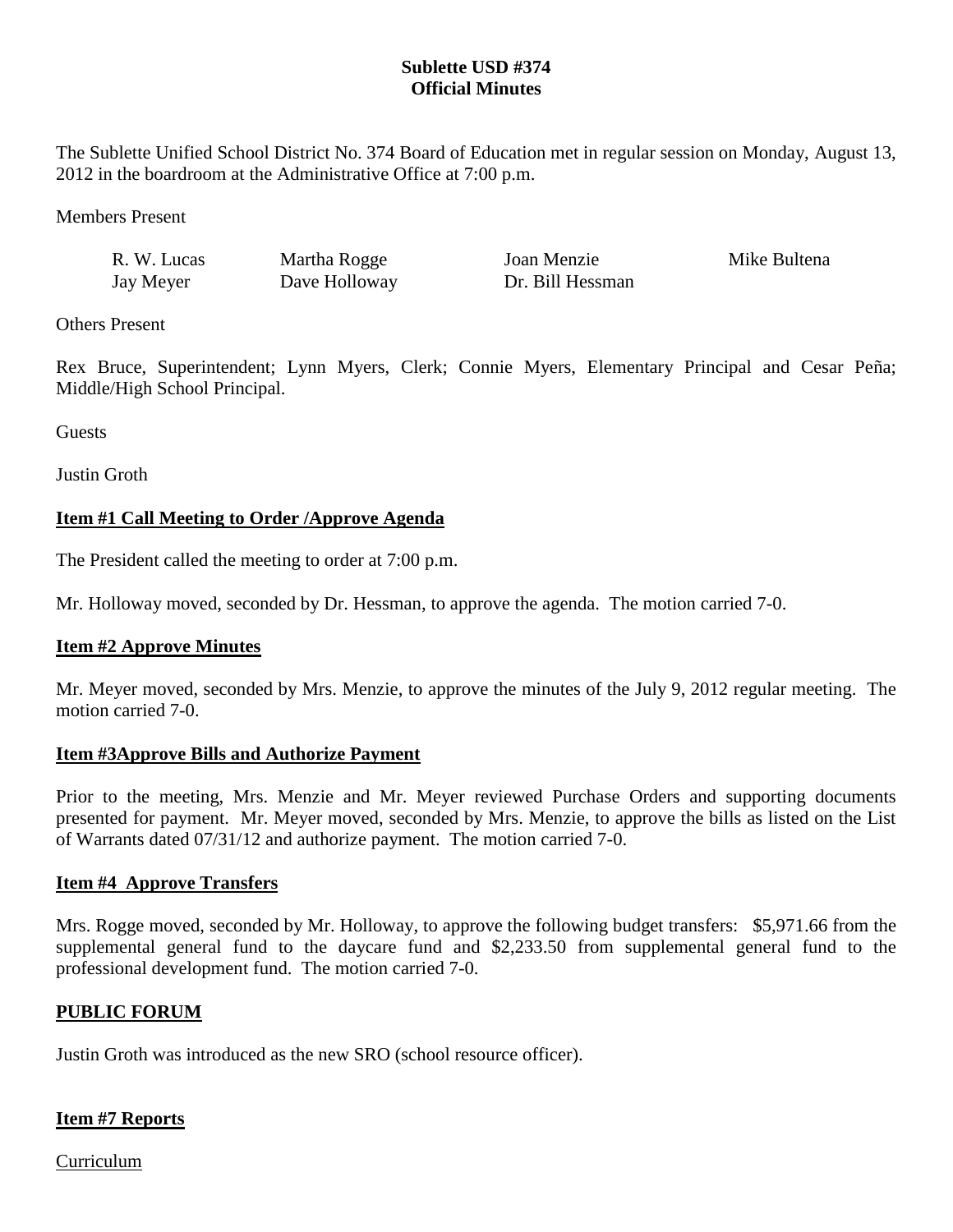Board Minutes Page 2 August 13, 2012

The Curriculum Committee and SACS do not meet in the summer.

### Principals

Mrs. Myers gave the elementary school report.

Mr. Peña gave the middle school/high school report.

#### SWPRSC/HPEC

Mr. Meyer reported on the SWPRSC Board meeting. Mr. Lucas reported on the HPEC meeting.

#### Superintendent:

Mr. Bruce presented a letter from Derrick Ploutz thanking the board for the opportunity to be the SRO (school resource officer) for the last six years. He also discussed the beginning of the school year activities.

### **Item #5 Executive Session – Non-elected Personnel**

Mr. Meyer moved, seconded by Mrs. Menzie, to go into executive session to discuss non-elected personnel, in order protect the privacy interest of an identifiable individual(s), to include Mr. Bruce in executive session, and to reconvene to open session in the boardroom at 8:05 p.m. The motion carried 7-0.

The Board reconvened to open session at 8:05 p.m.

#### **Item #6 Resignations**

There were no resignations

#### **Item #7 Contract Approval**

Mr. Holloway moved, seconded by Dr. Hessman, to approve the contract of John Escobar as a district employee placed as an elementary ESL paraprofessional. The motion carried 7-0.

Mrs. Menzie moved, seconded by Mr. Meyer, to approve the contract of Jackie Pierce as head cook for USD 374 Sublette and USD 507 Satanta. The motion carried 7-0.

Mr. Meyer moved, seconded by Mrs. Menzie, to approve the contract of Adela Trejo as district dishwasher placed at the high school. The motion carried 7-0.

Dr. Hessman moved, seconded by Mr. Meyer, to approve the contract of George Loewen as district head maintenance employee. The motion carried 7-0.

#### **Item #8 Executive Session-Negotiations**

There was no need for the executive session-negotiations.